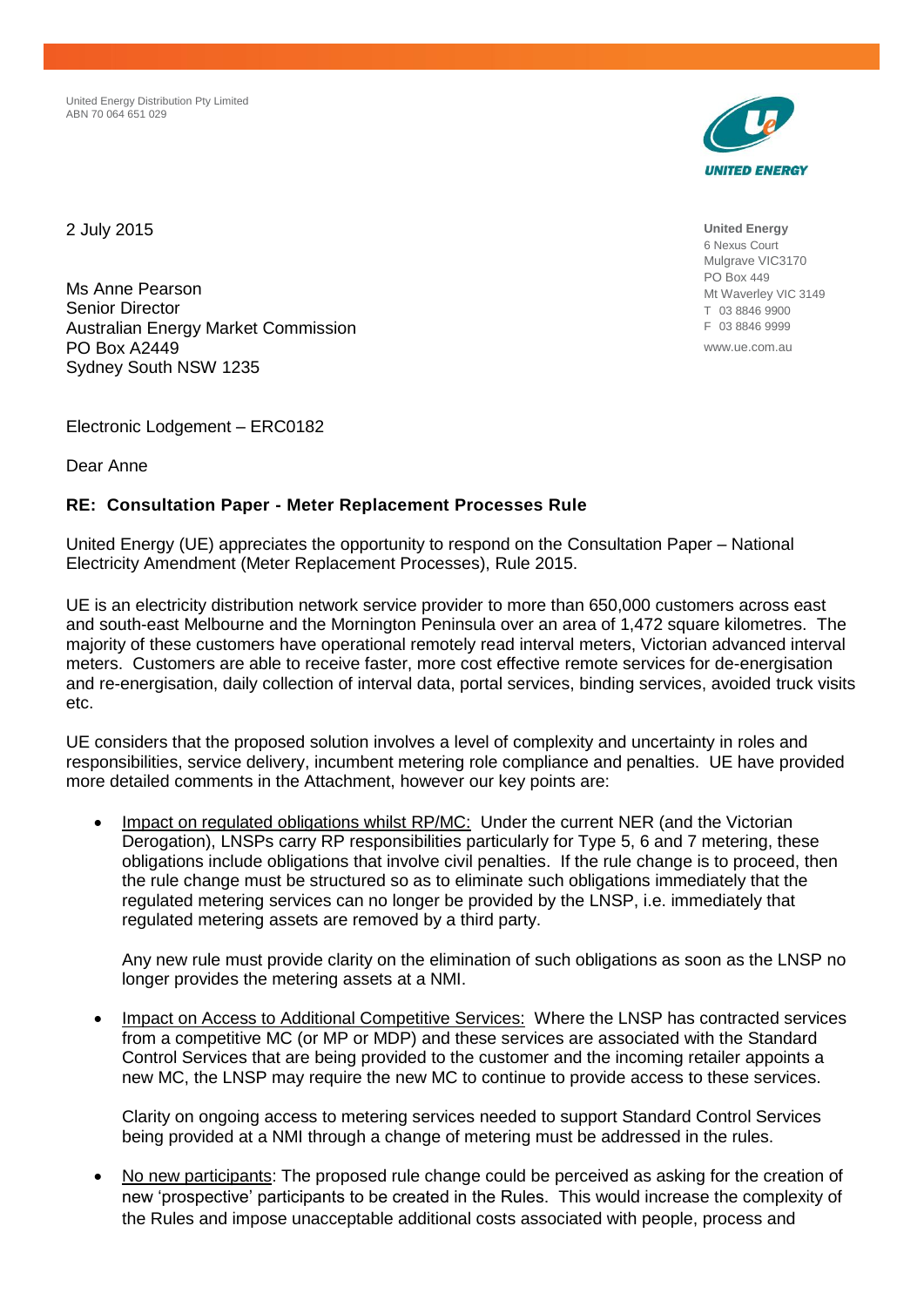

technology. The implementation of the rule change, if it were to proceed, should avoid establishment of any new participants in favour of providing for the outcome by using the current participants.

UE welcomes the opportunity to participate in this rule change development and looks forward to the opportunity to participate in the further development of the metering competition rule change and the procedures development.

Should you have any comments in relation to this response please do not hesitate to contact me on (03) 8846 9856.

Yours sincerely

Verity Watson **Manager Regulatory Strategy**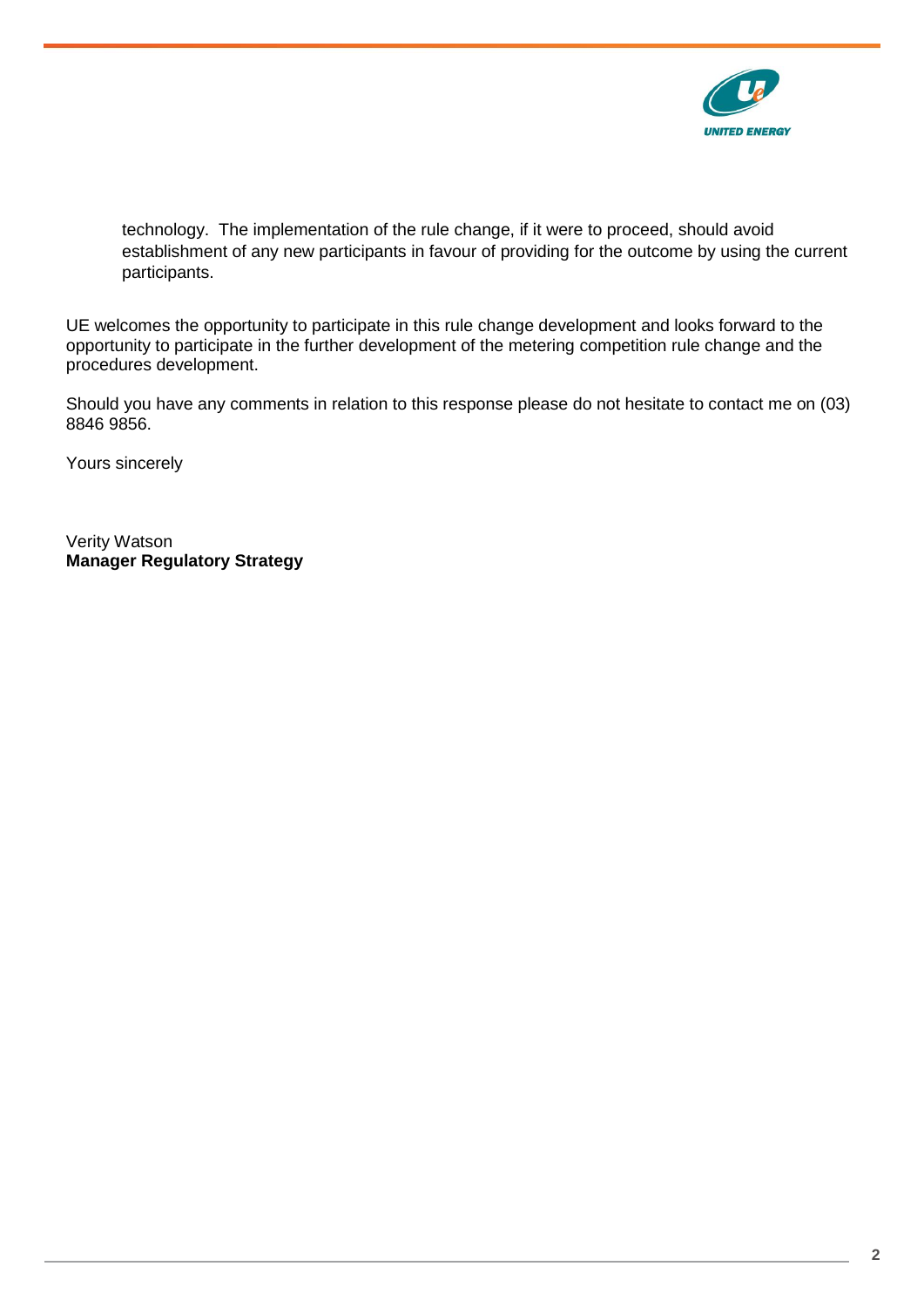

# **Attachment**

#### **Assessment Framework**

The assessment of the rule change is considered in relation to the promotion of efficient investment in, operation and use of, metering services for the long term interests of consumers with respect to price and security of supply.

This more narrow view of the NEO is then assessed against the following framework:

**Consumer engagement and customer satisfaction** ie can the timing of the meter churn occur on or before retailer churn to enable the customer to access the new product or services from the day of retail churn. Timely delivery of the new services is expected to influence the consumers behaviour to positively engage with the retail market.

**Efficiency in the market for metering services** – lower the barrier to entry for metering service providers, improves the capacity of retailers to source and contract with meter service providers.

**Regulatory transparency and certainty** - improves regulatory and improves confidence from consumers, market participants and their metering service providers ie whether the rule change proposal maintains certainty for all parties, including consumers of their rights and obligations.

**Transaction costs** – changes to the rules should not create any unnecessary compliance and administrative burden for market participants ie complex to administer, difficult to understand, imposes unnecessary risk etc.

The consultation paper focuses on a short term aspect ie the move from a manually read meter to a new smart meter and the importance of enabling the meter churn and the move to better technology. If the intent of the rule change proceeds then this will also impact all meter churn:

- Smart meter to smart meter churn and Vic AMI to smart meter churn; and
- Type 4, 5 and 6 to smart meter.

The smart meters provide a number of services besides the traditional role of a type 4 meter in the market providing meter data:

- Remote de-energisation and re-energisations;
- Load control hot water, slab or other;
- Supply capacity control;
- Outage data linked to network control rooms; and
- Voltage data.

Networks could contract directly with customers for demand response and may utilise network data and outage data for the benefit of all consumers. Third party energy service providers or current retailer may also utilise metering data, load control or interfacing capabilities to the current meter by contracting with the RP/MC.

Further the current customer at the premise may be different to the new customer seeking the new product and services from the prospective FRMP.

UE suggests that any rule change needs to be considered against the broader NEO and electricity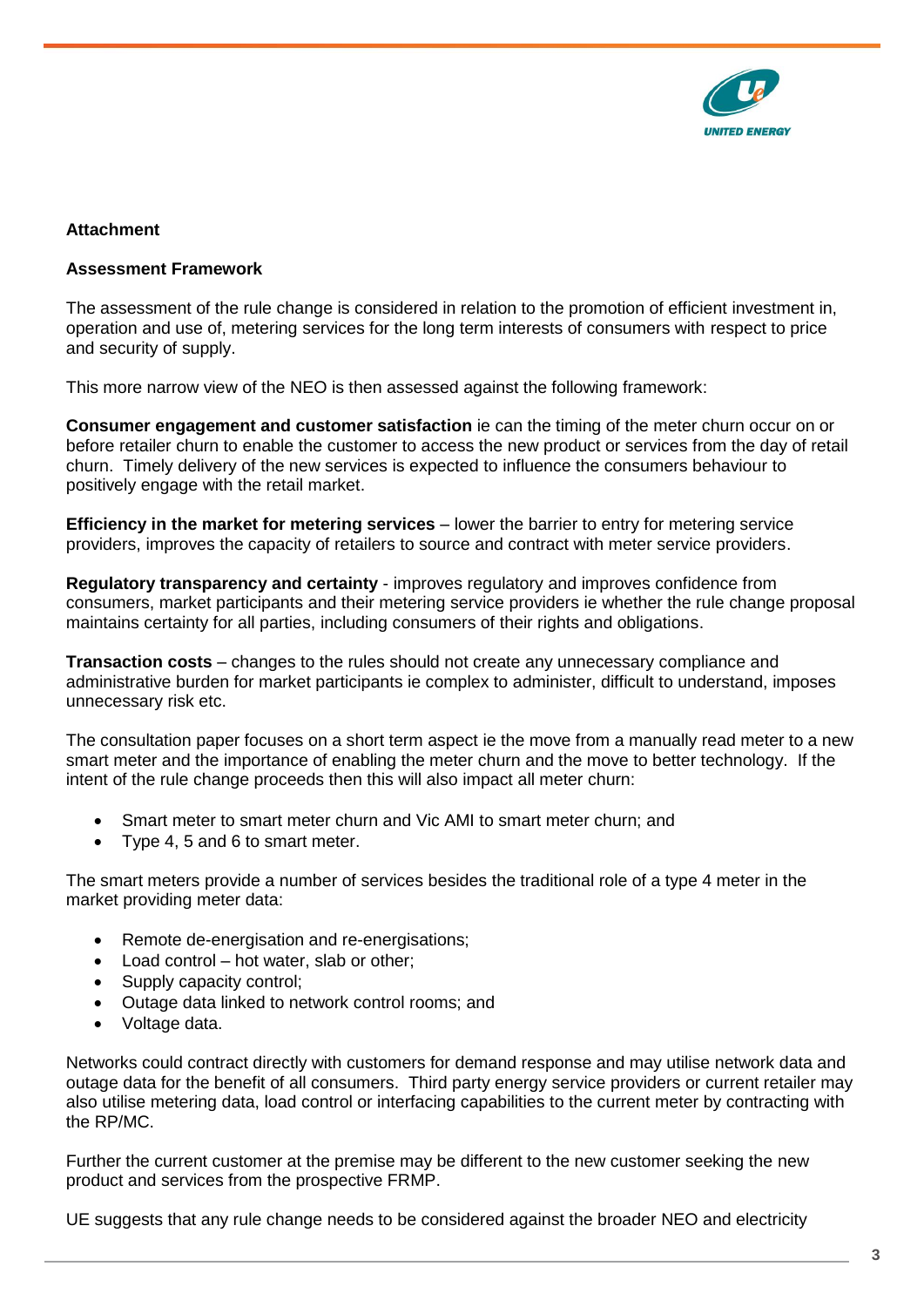

services more generally than just metering services. In addition rather than the focus being on just the new customer and prospective FRMP, all of the roles impacted need to be considered more broadly in the assessment framework.

UE strongly recommend that the AEMC consider the rule and how this works more broadly for the range of services impacted, including the end to end processes and contractual impacts rather than just gaining access to the new meter services in isolation, including how this reflects on all parties over the longer term (not just to encourage the initial roll out of a smart meter).

The AEMC suggests that the rule change proposal may also require changes to the underlying procedures such as the meter churn procedure which are under AEMO administration. The details of any procedure change are within AEMO's discretion and if any rule is made the changes to the procedures is uncertain. UE considers that matters of competition, matters that impact rights and responsibilities of parties, impact customer protections are matters for policy and rule makers. The rules should be clear in the rights to interrupt or void customer, retailer, networks rights of access to data and contractual arrangements, these are matters for the AEMC to provide clear guidance/rules. AEMO administer procedures to deliver on those rules.

# **Materiality of the Problem**

Question 1 Materiality of problem

(a) Do stakeholders agree that there is a lack of clarity in the NER on this issue?

(b) Given the specifications of the NER, current and amended AEMO procedures, do stakeholders consider that there are concerns about when meter replacements can occur in relation to the retail transfer process?

# **Current NER**

Rule 7.1.2 refers to before participating in the market in respect of a connection point a retailer must ensure there is metering in place and it is registered in MSATS and it has become the RP or selected the LNSP as the RP. The most recent AEMO view is that the retailer can only select in the market sense the RP once it is registered as the current FRMP against the connection. UE believe that this drafting is intended to deal with new connections.

Further rule 7.3.4(i) states that the prospective retailer cannot alter the type 5, 6 or 7 metering installation until after they become the current FRMP. This appears to be a reasonable protection for small customers (in the case of Victoria generally customers below 160MWhpa ie MSATS version of small connections). When read with rule 7.2.5 (e) which allows procedures under the NER to enable an incoming RP to become responsible on the day of the retailer churn to the new FRMP or any other day, it is less than clear. It appears to suggest that type 4 to type 4 churn whether on a large or small customer could occur before the retail churn date. Where type 4 metering is going to be the norm for small customers (CATS small or NECF small), the loss of these protections for small customers and the potential volume of customers impacted will be quite different to the past.

The NER also requires the current FRMP to pay for all the metering costs in 7.3A. Where the prospective FRMP employs prospective RP and MP/MDP who pays the prospective roles for their work and who pays the current RP and MP/MDP who are still fully responsible in the market. If the retail churn to the prospective FRMP falls through, the current RP and MP/MDP remain responsible, but other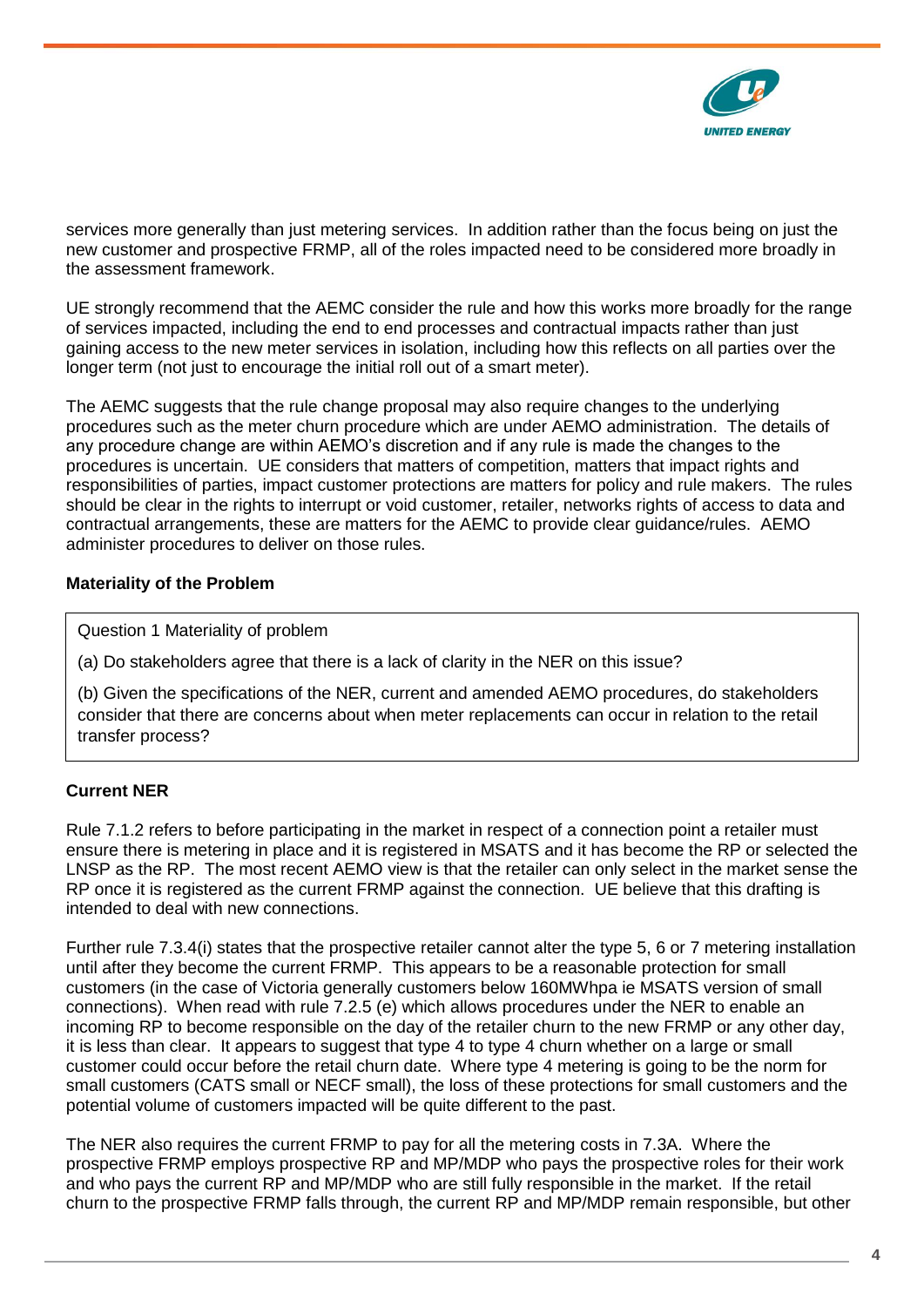

parties are performing the roles in the field.

For existing arrangements where limited numbers of small customers are opting into type 4 meters or there is limited type 5, 6 meter churn to a type 4 meter the current NER appears adequate. The revised AEMO procedures appear to provide more consistency with the NER. The NER should provide a clear framework for industry and AEMO to work by and should ideally not be subject to re-interpretation that could place parties in breach of their regulatory obligations.

## **NER under Metering Competition Draft Rule**

7.6.2 (a) states that the MC can only be appointed by the large customer (NECF version of large customer) or the current FRMP and 7.6.2 (c) continues the ambiguity in current 7.2.5(e).

UE is sympathetic to the new customer being able to access the new services from the prospective retailer as soon as they become FRMP and recognises that this provides for better customer engagement and satisfaction for that customer. However the prospective retailer, once FRMP, is in full control of the RP/MC appointment and where they choose to be the MC, the MP and MDP appointments. These appointments and the planning of field work etc are under the full control of the prospective retailer who can ensure that the meter exchange is arranged to occur on the day of retail churn or shortly after.

UE recognise that the traditional type 4 meter churn that could occur prior to retailer churn may not be as well suited to small customers and hence the issues surrounding using the type 4 meter label and processes for the mass market needs to be carefully considered.

UE strongly support the adoption of new technology and customers being able to access the new services without creating adverse impacts of the incumbent customer. The AEMC information forum suggested that the meter churn rules were different for type 5, 6 compared to type 4, careful consideration is required if the rules were to be applied regardless of customer type/size.

ERM suggested that an efficient process is required so that customers can access the new services and confidence is instilled in the market. UE agree that processes for metering competition in the mass market needs to be efficient. Both this rule change on meter replacement and the metering competition and related rule services rule change need to have efficient processes across industry that allow participants to meet their regulatory obligations. The metering competition rule change rule NERR 91A is not clear on the meter replacement process where a customer has not requested the new meter, a meter upgrade or the new meter services. There needs to be a clear efficient agreed industry process before the rules are finalised and before the procedures can be efficiently developed.

At the commencement of the NEM, each tranche of large customers was open to retail competition. A customer could only select a new retailer other than the local retailer if the customer had a remotely read interval meter. Once retail competition was available to the mass market (sub 160MWhpa) using profiling there was no longer a need to install a remotely read meter where a customer wished to have a retailer of their choice. This need for the change of metering to enable the customer to select their retailer of choice prior to retail churn has almost disappeared. Only a few remaining type 5, 6 metered customers above 160MWhpa would need to have a remotely read meter installed prior to choosing a retailer other than the local retailer. Given that the metering competition rule is a market led and a mandated roll out, this issue of the need for prospective metering arrangements prior to retail churn could be addressed. If small customers below 40MWh pa in Victoria need a smart meter, it is mandated for any needed meter exchange, surely the few remaining above 160 MWhpa customers could be transitioned onto a type 4 meter through a Chapter 11 rule? In the metering competition rule if the X/Y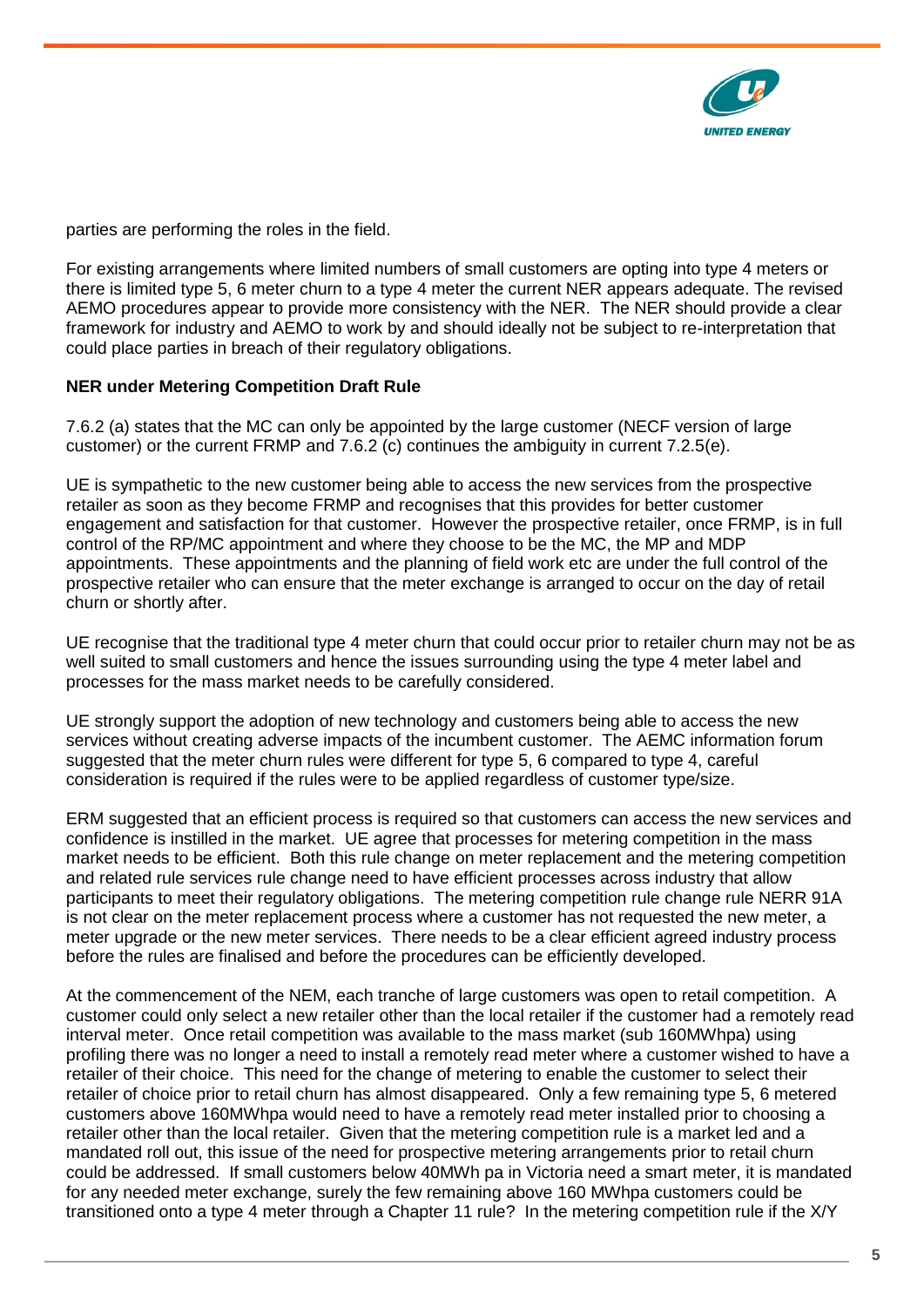

thresholds for the upper limit for manually read meter types/profiling are amended this will also alter the need for a meter exchange to occur prior to retail transfer.

#### **Consumer Engagement and Satisfaction**

Question 2 Consumer engagement and satisfaction

(a) What are stakeholders' experiences, in particular, consumers' experiences, of being able to change the metering installation prior to the retail transfer being completed (i.e. under the current procedure)?

(b) Do stakeholders consider that it would be beneficial to consumers and retailers for metering installations to be able to be altered before or on the day of a retail transfer?

(c) What are the likely outcomes for consumers in situations where retailers are unable to change the metering installation for consumers during the retail transfer period (ie under the amended procedure)?

The majority of customers who have the meter exchanged before the retail transfer are large customers. In these instances the customer is the same either side of the meter exchange field work and either side of the completion of the retail churn transaction and meter exchange transaction. Customers are knowledgeable and volumes are low. ERM notes that these customers may also have their own direct metering contracts.

Where early meter exchange work occurs in the field for small customers in preparation of a new customer/new retailer contract in some cases it may not be the same consumer who is impacted by the early meter exchange (around 20% customers move each year and may opt for a new retail contract/services at their next premises). About 15-20% of retail transfers fail or do not proceed for a range of reasons which means that an early meter exchange may also be inappropriate/premature. Adding these complexities to an early meter exchange process with higher volume could be problematic and could ultimately result in a poor customer experience and rework.

ERM suggests that prohibiting pre-transfer and on the day transfer of metering will lead to the imposition of additional costs, operational inefficiencies, poor customer experience and barriers to competition and demand side participation.

There could also be consequential impacts for the contractual arrangements surrounding the incumbent metering arrangements which may provide services/data to the distributor, loss of benefits to the old customer, contractual issues for a demand response contract or third party energy provider. These consequential impacts to the incumbent parties also may not contribute to the NEO.

Where the customer is the same party throughout the process as is generally the case in the large customer transfer arrangements there is less of a concern about something going wrong. To the extent that some issue does occur with the metering arrangements and/or with the retail transfer the large customer is able to work through the contracting arrangements to sort it out and the retailer would account manage these customers.

We acknowledge that customers wish to receive benefits as early as possible, under metering competition retailers are selecting the RP/MC and are able to better manage the timing of the metering installation making this less of an issue.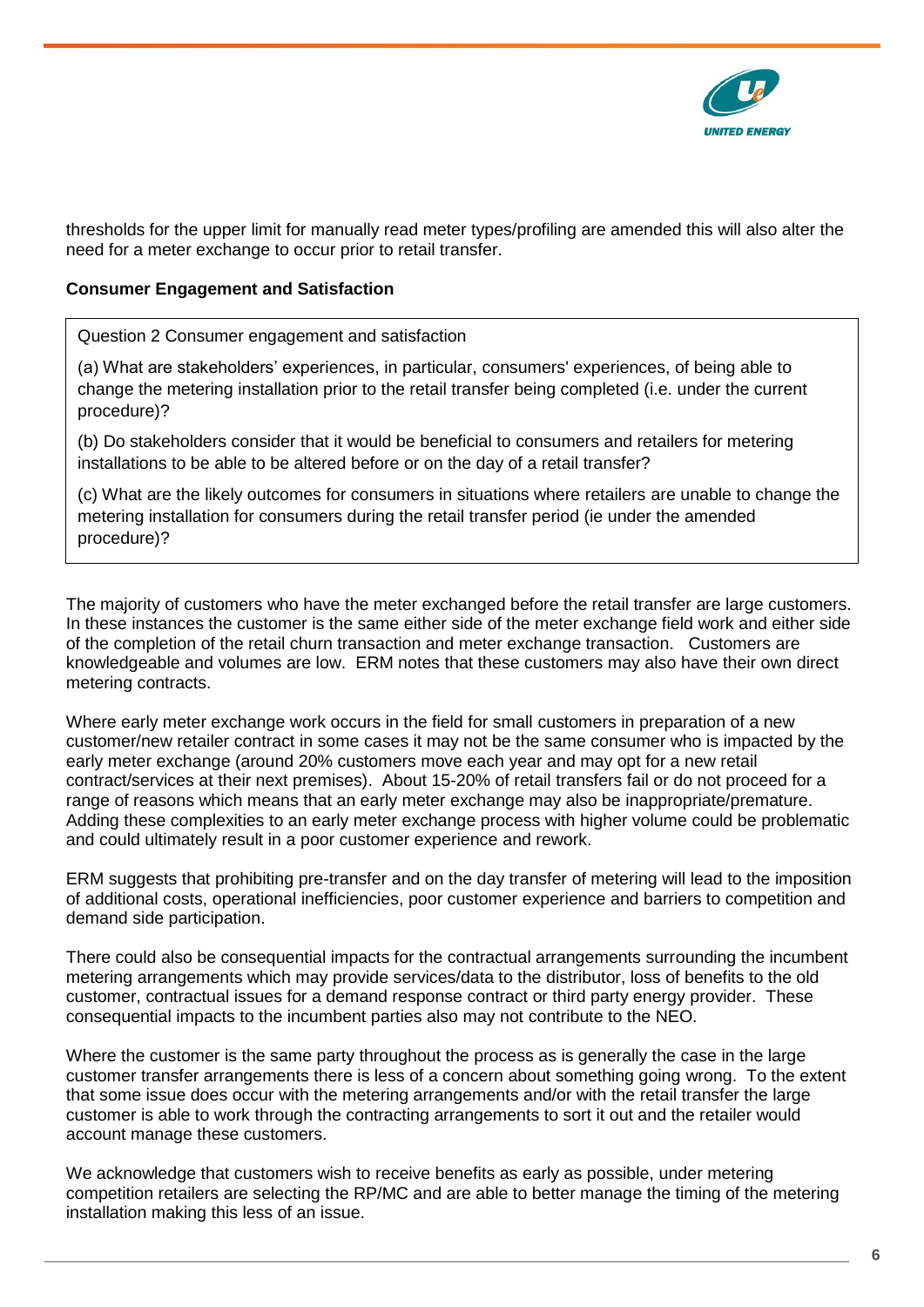

We also acknowledge that there have been site wiring or meter box sizing related issues, inability to neutral testing and a range of other issues encountered when exchanging meters at small consumer premises. It is important that these sorts of issues are not created with impacts on the incumbent customer for the benefit of the new customer. The new customer is best placed to deal with these when/if they arise.

Retailers are well versed in managing expectations regarding timing of retail churn and cooling off periods etc with small customers, we would expect that a product involving new metering and system requirements at the retailer end would also become part of the customer expectation setting and management process.

## **Efficiency in the market for metering benefits**

Question 3 Efficiency in the market for metering services

(a) Do stakeholders consider the other possible actions identified above are feasible for retailers to use where they cannot change the metering installation until the retail transfer is complete? Are there any alternatives?

(b) Do stakeholders consider there are issues that should be taken into account relating to the allocation of responsibilities where parties can change a metering installation before the retail transfer is complete?

(c) What are the implications on efficiency in metering services for:

(i) being allowed to change the metering installation on and/or prior to a retail transfer completing; and

(ii) being allowed to change the metering installation only after the retail transfer completes.

(d) What do stakeholders consider would be the impact of the introduction of prospective parties on the metering services market?

(e) Do stakeholders consider the issues raised by ERM Power could be resolved through the introduction of obligations relating to transfer dates and bilateral contractual agreements between incoming and incumbent parties?

UE note the NZ example where metering exchange can occur for large customers only prior to retail churn and is prohibited for small customers. Victorian AMI meters or the new smart meters are intended to provide services and data to a number of parties not just retailers, the arrangements in NZ given the simpler meter and possibly not as active retail market etc may not be a good precedent.

In Victoria if the meter exchange field work and processes were different for large and small customers, which version of large would be adopted for inclusion in CATS and service level procedures?

- CATS large customers above 160MWhpa (also reflects the upper limit of use of manually read type 5 and 6 in the NEM for Victoria);
- NECF large customers business above 100MWhpa; or
- Victorian consumer protections business above 40 MWhpa.

Ordinarily the retail competition market opening, consideration of mass market and the possible differences in transfer rules has been around the CATS threshold of 160MWhpa.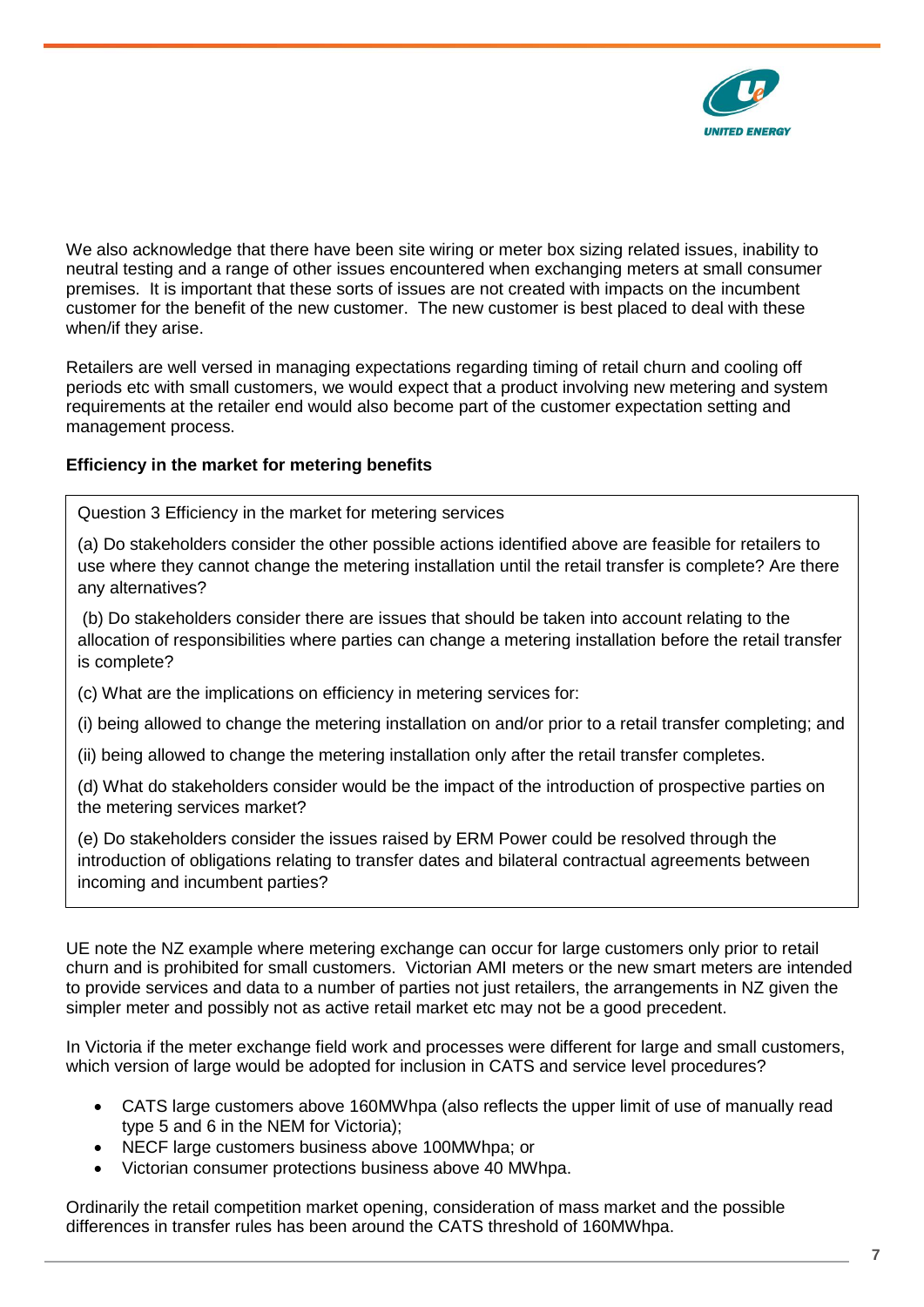

In relation to small mass market customers meter exchanges prior to retailer churn will need to deal with the following issues:

- If the incumbent customer is not selecting the prospective retailer and the new services they need some notification of a supply interruption for the meter exchange, who will be responsible for this? Or negotiating an alternative time?
- If the incumbent FRMP requests a remote service from a Victorian distributor, eg remote deenergisation or re-energisation or meter reconfiguration then the distributor would not be able to meet the obligations if they were the incumbent responsible metering parties but the prospective metering parties had altered the metering installation;
- This may impact the incumbent customers retail tariff and network tariff if the metering installation is not configured or programmed in the same manner eg a dedicated hot water tariff or a supply capacity control tariff;
- The incumbent customer who may be impacted for around 20 business days may be adversely impacted if the new metering arrangements do not support any demand response contract they have in place and the demand response events are called in this period eg if the transitional period was in February for instance. Who is responsible for this customer complaint and compensating for the missed benefits?
- If the meter is exchanged but the incumbent customer is dissatisfied, has no hot water etc, the incumbent MC or retailer will need to take responsibility for the issue or is it the prospective parties;
- If the meter exchange commences and there are wiring issues or defects which are identified and the site is defected then there may be issues with supply or additional costs for the incumbent customer;
- There may also be the possibility that the site cannot go back on supply if the premises is unable to be tested for correct wiring ie the neutral earth testing cannot be completed as no suitable test points can be gained until access within the premises is provided, who goes back to site to address this sort of issue?
- If something goes wrong at the premises in relation to metering services and supply, and it is a civil penalty clause, who is the penalty allocated to incumbents or prospective retailer and metering parties?

These issues and the method to handle them are much clearer when there is only one customer throughout the various meter and retail churn stages, ideally they are best managed once the prospective retailer becomes the current FRMP.

The introduction of prospective parties installing metering prior to retail churn on mass market customers has the potential for the issues outlined above. This can impact on UE's LNSP and RP/MP/MDP responsibilities. If the rule change is to proceed, then the rule change must be structured so as to eliminate such obligations immediately that the regulated metering services can no longer be provided by the LNSP, i.e. immediately that regulated metering assets are removed by a third party.

Even if the customer is the same small customer throughout, there are still the concerns that the retail churn might fail, the customer changes their minds etc and the metering has been altered from a regulated metering arrangement to a competitive metering arrangement. Metering rules generally do not allow a meter to be installed as an interval meter or possibly a remotely read interval meter and then to revert to a manually read meter. In addition the underlying costs would be altered for the incumbent retailer from a regulated charge to competitive charging arrangement which may increase their cost to serve that customer which may be borne by that customer or is smeared across all customers.

With the MC gatekeeper role, possibly incumbent and new customer, incumbent and prospective retailer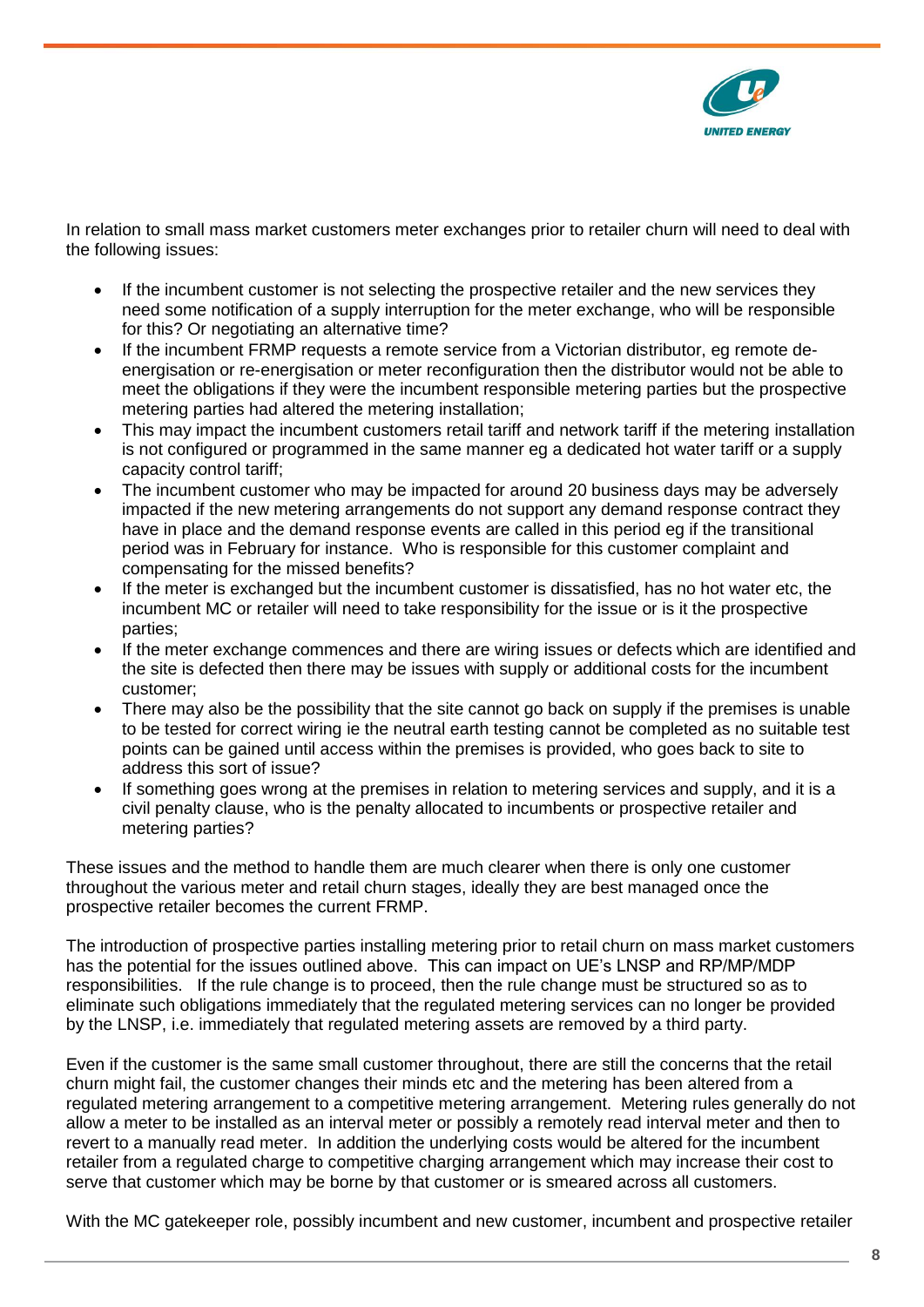

and possibly other services contracts, this may not be as simple as a bilateral agreement any more. It is assumed that the LNSP would be consulted before meter removal.

Before deciding to allow large customer choice of early meter churn or same customer choice of early meter churn it may be prudent to consider all of the AEMC meter exchange scenarios and the efficient processes, including clarifying the regulatory requirements and the rights of the related services parties. These are matters of policy which are then reflected in process/procedures which AEMO progress. Without this clear policy work then the procedures development will just override any rights of these parties by eliminating notifications or objection rights.

# **Regulatory Transparency and Certainty**

Question 4 Treatment of prospective roles

(a) Would the implementation of prospective roles provide a sufficient mechanism for facilitating the replacement of metering installations at a connection point before a retail transfer is complete?

(b) If these were introduced, what specific obligations and rights do stakeholder consider would best be allocated to the prospective metering roles? What obligations and rights would need to be maintained with the incumbent roles?

(c) Would clarity be increased for participants and consumers if the meter churn process was made separate from the retail churn process as has been proposed?

(d) Where incoming metering parties have rights and obligations, how do stakeholders consider these should be set out as part of the regulatory framework?

The proposal is less than clear whether the prospective metering providers would become the new registered metering providers and new RP/MC in MSATS prior to the retailer churn. The proposed rule change could be perceived as asking for the creation of new 'prospective' participants to be created in the Rules. This would increase the complexity of the Rules and impose unacceptable additional costs associated with people, process and technology. The implementation of the rule change, if it were to proceed, should avoid establishment of any new participants in favour of providing for the outcome by using the current participants.

This also impacts the current Victorian distributor obligations in relation to remote services, including deenergisation and re-energisations and issues which may be created in storm events or high voltage injections where in this interim period they can no longer get the customer back on supply by replacing the metering.

The metering competition rules being created do not require the prospective MC to be able to offer the minimum services or to provide them in the standard B2B format so the ability for continuity or management of the related services in the transitional period or ongoing is unclear. Victorian distributors have access to network data and can provide binding services and portal services to consumers, these rights of access whilst in the incumbent role for Victorian AMI meters may not be available on similar terms and may result in reduced customer and societal network benefits. The rights and obligations in the broader service environment are less certain. Given the minimalistic metering services approach being adopted for the metering competition rules, the prospective MC is not required to provide/continue the incumbent MCs services and meet their rights/obligations.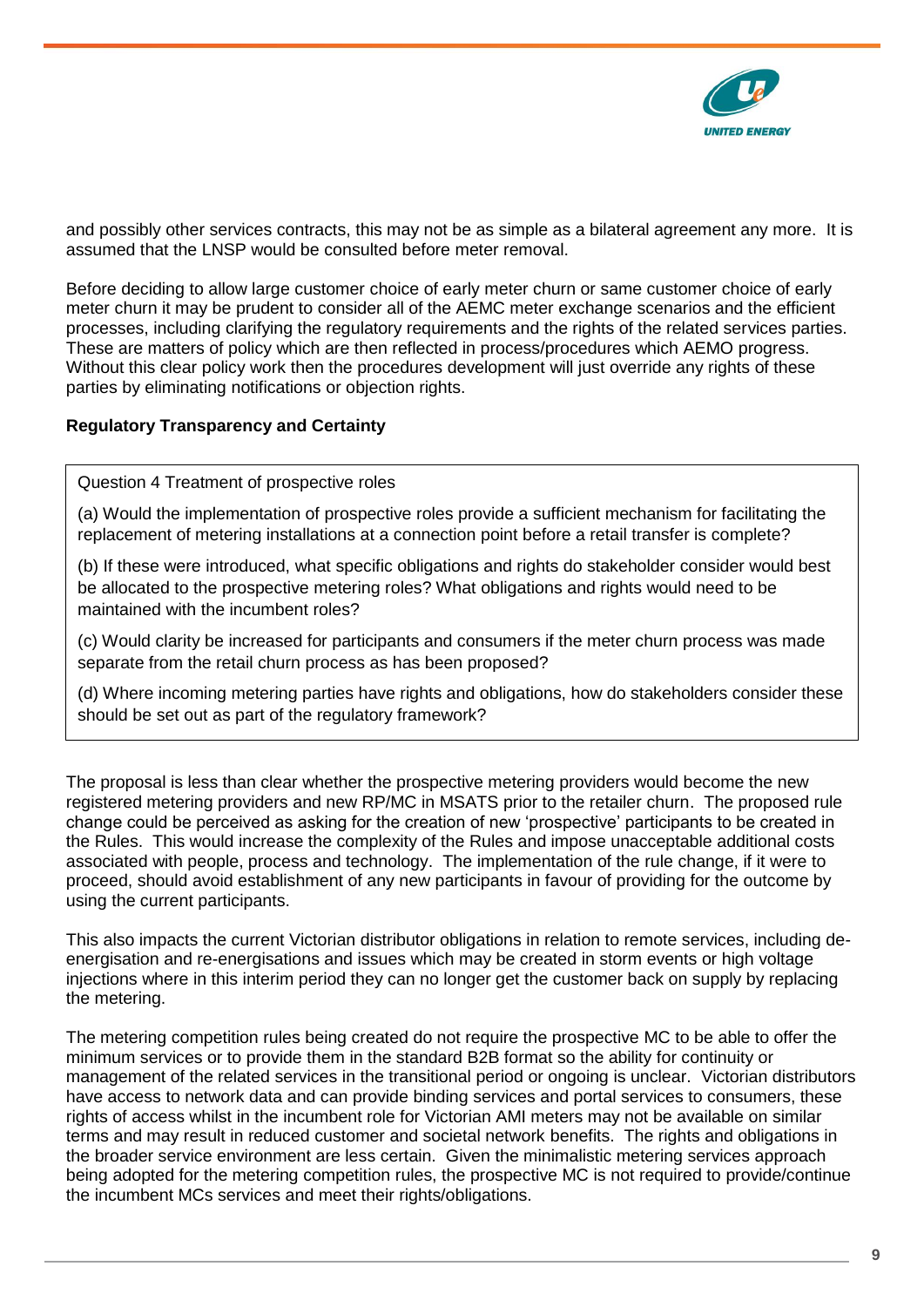

Where the LNSP has contracted services from a competitive MC (or MP or MDP) and these services are associated with the Standard Control Services that are being provided to the customer and the incoming retailer appoints a new MC, the LNSP may require the new MC to continue to provide access to these services. Clarity on ongoing access to metering services needed to support Standard Control Services being provided at a NMI through a change of metering must be addressed in the rules.

Ultimately in the 5 AEMC meter exchange scenarios, the industry needs to have an efficient meter exchange arrangement for each of the meter churn scenarios with complexity of retailer churn and customer/premise churn in the mix.

## **Implementation process for any rule change and transaction costs**

Question 5 Implementation of any rule change and transaction costs

(a) If this rule were to be made, should the commencement coincide with the planned commencement of the expanding competition in metering and related services final rule expected in July 2017?

(b) If this rule was to commence in July 2017, would there be a need for a transitional rule to be made to take effect between the publication of the final rule and when the expanding competition in metering and related services rule comes into force?

(c) What are the expected costs for stakeholders associated with any system changes resulting from changes to the meter replacement process?

The complexity outlined above warrants consideration of the detailed efficient process for meter exchanges for mass market customers and how they impact the MC and related services roles. This may be most efficiently done with the metering competition rule change.

If a no action is requested for the interim period between Sept 15 and the commencement of the metering competition rule then it should be limited to large business customers above 160MWhpa ie customers above X and Y thresholds so that there is essentially the same discretion for prospective retailers as today or the no action should be limited to the same customer.

UE recognise that retailers are keen to adopt new metering technology earlier than the commencement of the metering competition rule, however the role obligations need to be clear in relation to supply, energisation and interruptions to supply. Under the NERL these are clearly distributor responsibilities which are not dealt with adequately yet in the metering competition rule and are not yet subject to competitive service provision for mass market customers.

The responses to AEMC on the metering competition rule change have been extensive and highlighted a significant number of issues that need to be worked through. Whilst AEMC needs to progress these issues, industry still needs the clear efficient process for meter exchanges in the various scenarios to cater for mass market and services beyond meter data. This is a sizable task and we would like to see independent project coordination of the many stakeholders. AEMO also has a significant task to create the necessary procedures or procedure changes, they should not be diverted from this task by undoing the Sept 15 changes and then delivering new requirements in Sept 16 and again in July 17.

## **Other Issues**